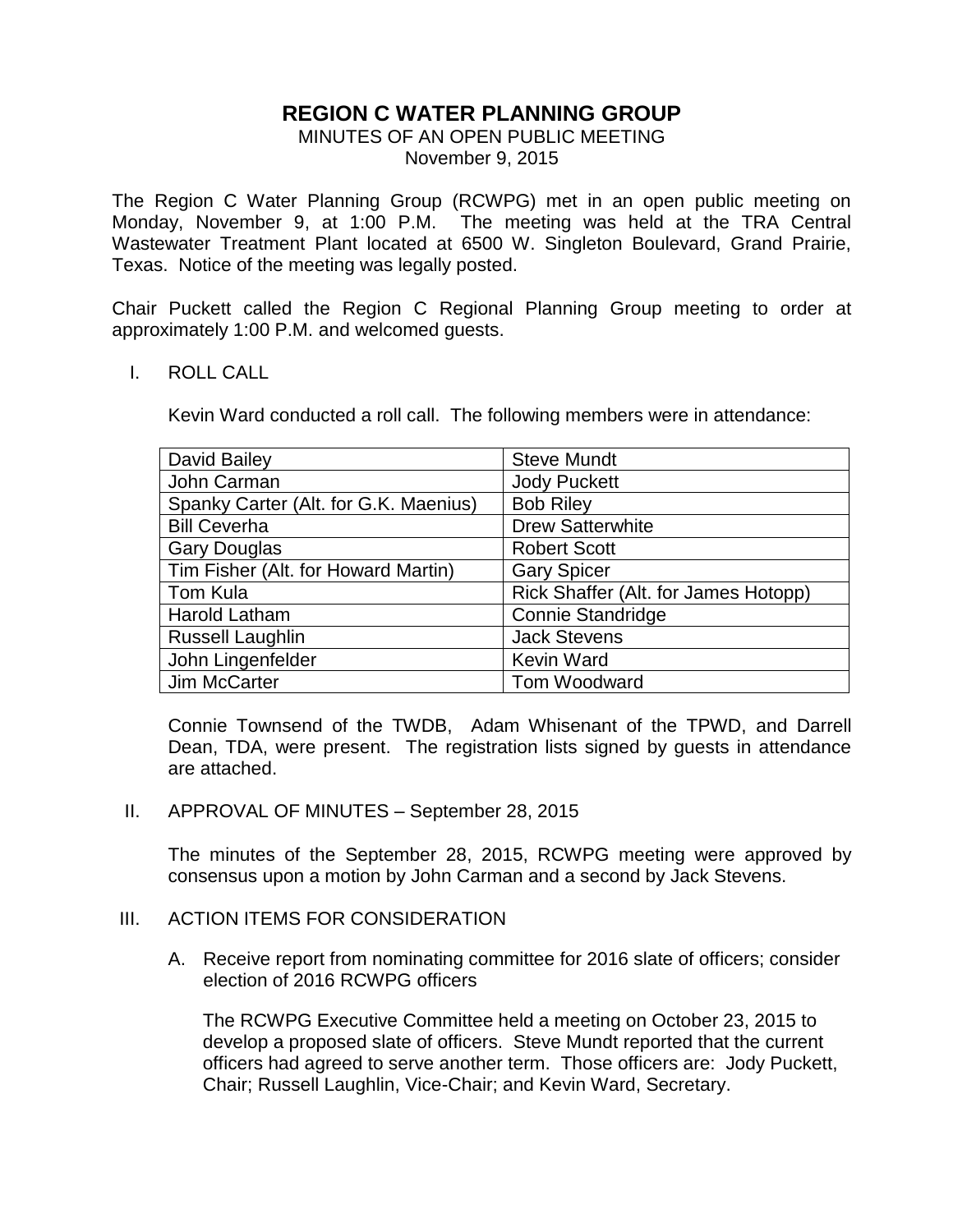RCWPG MINUTES November 9, 2015 PAGE 2

> Chair Puckett asked if there were any nominations from the floor but there were none. Upon a motion by Bill Ceverha and a second by John Carman, the RCWPG voted unanimously to re-elect the current officers to serve for the year 2016.

B. Consider action related to the Region C/Region D 2016 interregional conflict mediation and resolution.

Chair Puckett briefed the board on the actions warranted in connection with the meeting of Regions C and D representatives concerning the 2016 Interregional Conflict. This meeting occurred after the TWDB ruled on September 9, 2015, that a conflict does exist between Regions C and D on their 2016 Initially Prepared Plans. The Mediated Settlement is as follows:

- Marvin Nichols in plan but deferred to 2070
- Region C support Region D effort to obtain funding to study alternatives to Marvin Nichols for 2021 Plans
- Region C adopt resolution that water suppliers should not submit water right applications for new reservoirs located in Region D
- Region D not challenge Marvin Nichols as unique reservoir site

Chair Puckett added that the mediated settlement solves conflict complaints for this planning cycle as related to the 2016 Water Plan. Chair Puckett advised that the TWDB is reviewing new rules for conflict resolution. Connie Townsend, TWDB, stated that the TWDB will meet on November 10, 2015, to adopt and publish rules for conflict resolution.

Bill Ceverha asked if an attorney had reviewed these resolutions. Chair Puckett responded that a Dallas attorney reviewed this settlement to see if any precedents were set from this conflict resolution.

There were no public comments on this action item.

Upon a motion by Gary Spicer and a second by Steve Mundt, the RCWPG voted by a majority to adopt Resolution No. 15-3 ratifying the mediated settlement agreement reached by the Region C and Region D representatives on October 5, 2015; and to adopt Resolution No. 15-4 recommending that water suppliers in Region C not submit any water rights applications for new reservoirs that would be located in Region D through the end of the fifth cycle of regional water planning (2021 Plans). Bill Ceverha voted nay.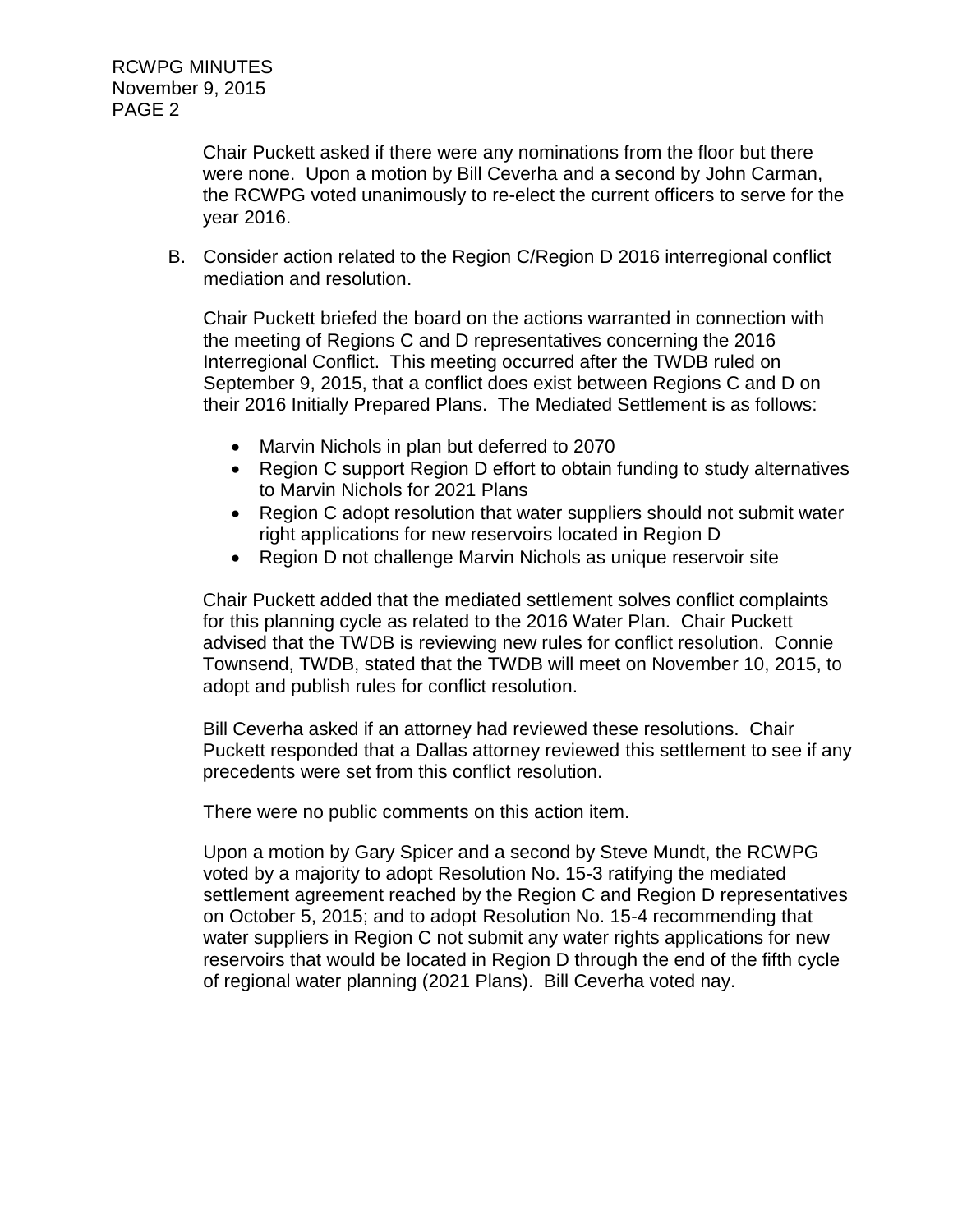C. Consider approval of final prioritization of projects in the *2016 Region C Water Plan* to be submitted to Texas Water Development Board by December 1, 2015.

Tom Gooch, Freese & Nichols, explained the process for prioritization of the projects in the 2016 Water Plan for the purpose of SWIFT funding. The methodology included:

- Projects from 2016 Water Plan, as entered by consultants in TWDB database (DB17)
- TWDB provided template
- Same scoring standard as in 2011
- Consultants updated memo to TWDB on methodology
- Consultants developed answers to 13 questions for 550+ projects
	- o Approx. 300 Conservation projects
	- o Approx. 250 Infrastructure projects
- Subcommittee met October 12, 2015

The consultants' general observations are as follows:

- Strategies in earlier years ranked high
- Strategies in later years ranker lower
- Conservation strategies ranked high
- Grouping projects was helpful

Tim Fisher asked if reuse projects are considered conservation projects. Tom Gooch replied that they are not and therefore not listed.

There were no public comments on this action item.

Upon a motion by Rick Shaffer and a second by Connie Standridge, the RCWPG voted unanimously to approve the final prioritization of projects in the *2016 Region C Water Plan*.

D. Consider approval and adoption of the final *2016 Region C Water Plan*.

Tom Gooch, Freese & Nichols, discussed the changes from the 2016 IPP and the final 2016 Water Plan to be submitted to the TWDB by December 1, 2015. These changes include:

- Responses to state agency comments
- Responses to other comments as needed
- Updating Sulphur Supplies Strategy per Interregional Conflict Mediation **Settlement**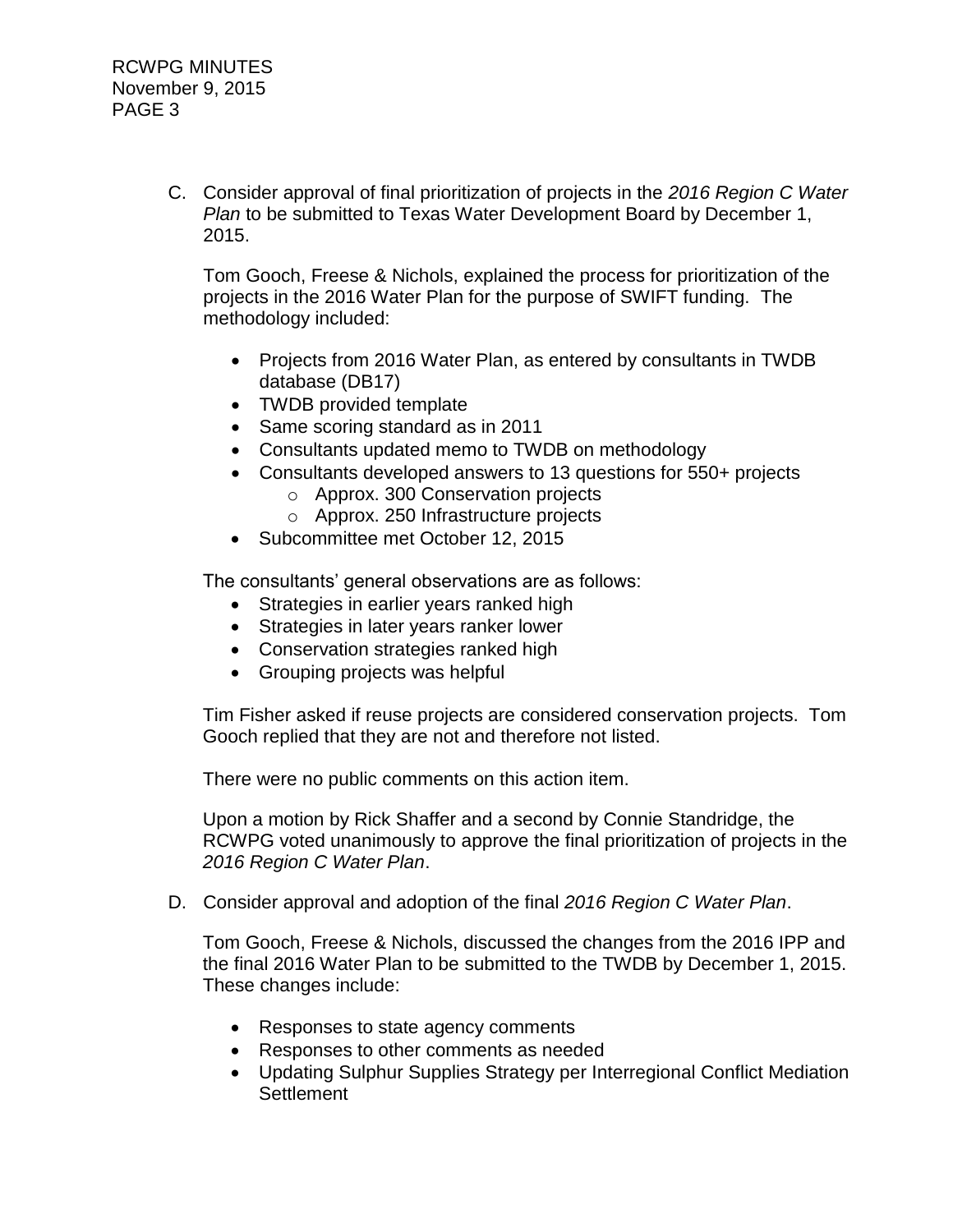RCWPG MINUTES November 9, 2015 PAGE 4

- o Marvin Nichols portion of Sulphur Supplies deferred to 2070
- o Added Interim 2060 strategy for Tarrant Regional to avoid unmet need; moved North Texas MWD strategy from 2070 to 2060 to avoid unmet need
- o Added Section 10.6 on Interregional Conflict
- o Clarified difference between recommended and alternative configurations of Marvin Nichols Reservoir
- o Added Sulphur River Basin Authority as WWP
- o Various editorial changes
- o Added TWDB tables from database (DB17)
- o Volume of 2 future reuse projects adjusted
- Added Socio-Economic Analysis by TWDB
	- o Estimates effects if no additional supplies developed
		- 2070 yearly lost income \$34.6B
		- **2070 lost jobs 373,000**
- Added Infrastructure Funding chapter
	- o \$11.5 B anticipated requested from TWDB
	- o 2 additional surveys received, adding \$3.4B
- Revision of some cost estimates
	- $\circ$  Total cost \$21.7B  $>$  \$23.8B

Tom Kula asked if the recent population increases in Collin County of 50 per cent or more were included. Tom Gooch said that the 2013 Collin County Commissioners have revised population estimates and that a comment in the 2016 Region C Water Plan was included in Chapters 2 and 5B.

There were no public comments on this action item.

Upon a motion by Gary Spicer and a second by Bill Ceverha, the RCWPG voted unanimously to approve and adopt the *2016 Region C Water Plan*; and to authorize the Trinity River Authority to submit the final plan to TWDB by the December 1, 2015, deadline, including: 2016 recommended water management strategies project prioritization list, all electronic data files, and final complete Geographic Information System (GIS) data package.

E. Consider approval of December 2015 newsletter

Colby Walton, Cooksey Communications, discussed the December 2015 Newsletter. This final newsletter of the fourth cycle will give a summary of the final *2016 Region C Water Plan*. Mr. Walton stated that this newsletter can be used as a resource document for Fifth Cycle planning. He requested comments be sent to him within two weeks.

Upon a motion by Chair Puckett and a second by Kevin Ward, the RCWPG voted unanimously to approve the December 2015 newsletter.